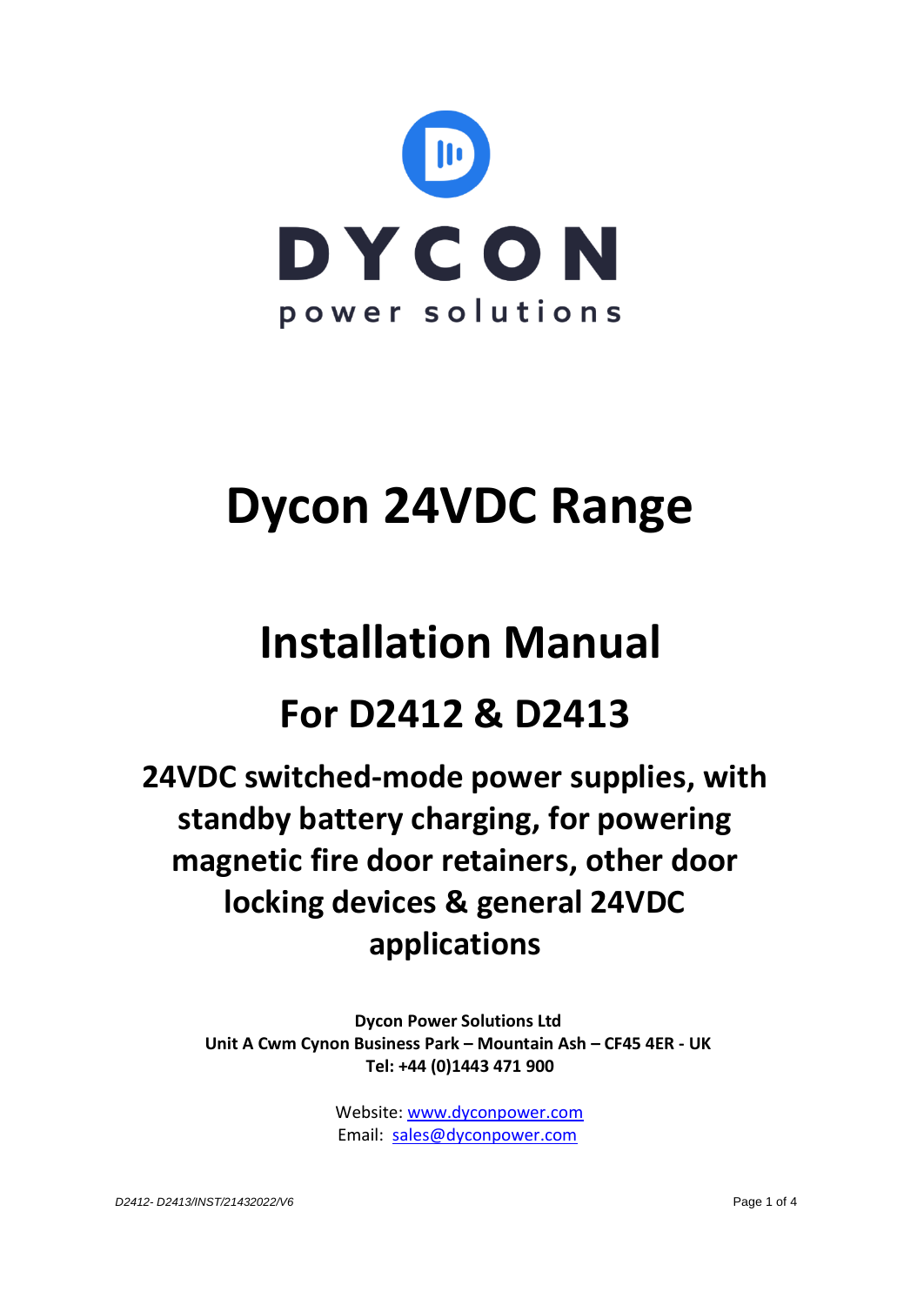#### **Overview**

The Dycon D2412 and D2413 power supplies are switched mode power supplies with standby battery charging capability. They are ideally suited to powering magnetic door retainers, other types of door locking devices and general 24VDC applications.

The D2412 and D2413 power supplies provide a nominal 24Vwhen powered from a 230V AC supply and they have the following features:

- **ON (OK) LED display, indicating normal operation**
- **Remote LED indicator output**
- **Electronically fused output protection**
- **Battery discharge protection**
- **On-board, PCB mounted anti-tamper switch**
- **Highly efficient power conversion**

#### **Mounting Dimensions and Layout - D2412 & D2413**

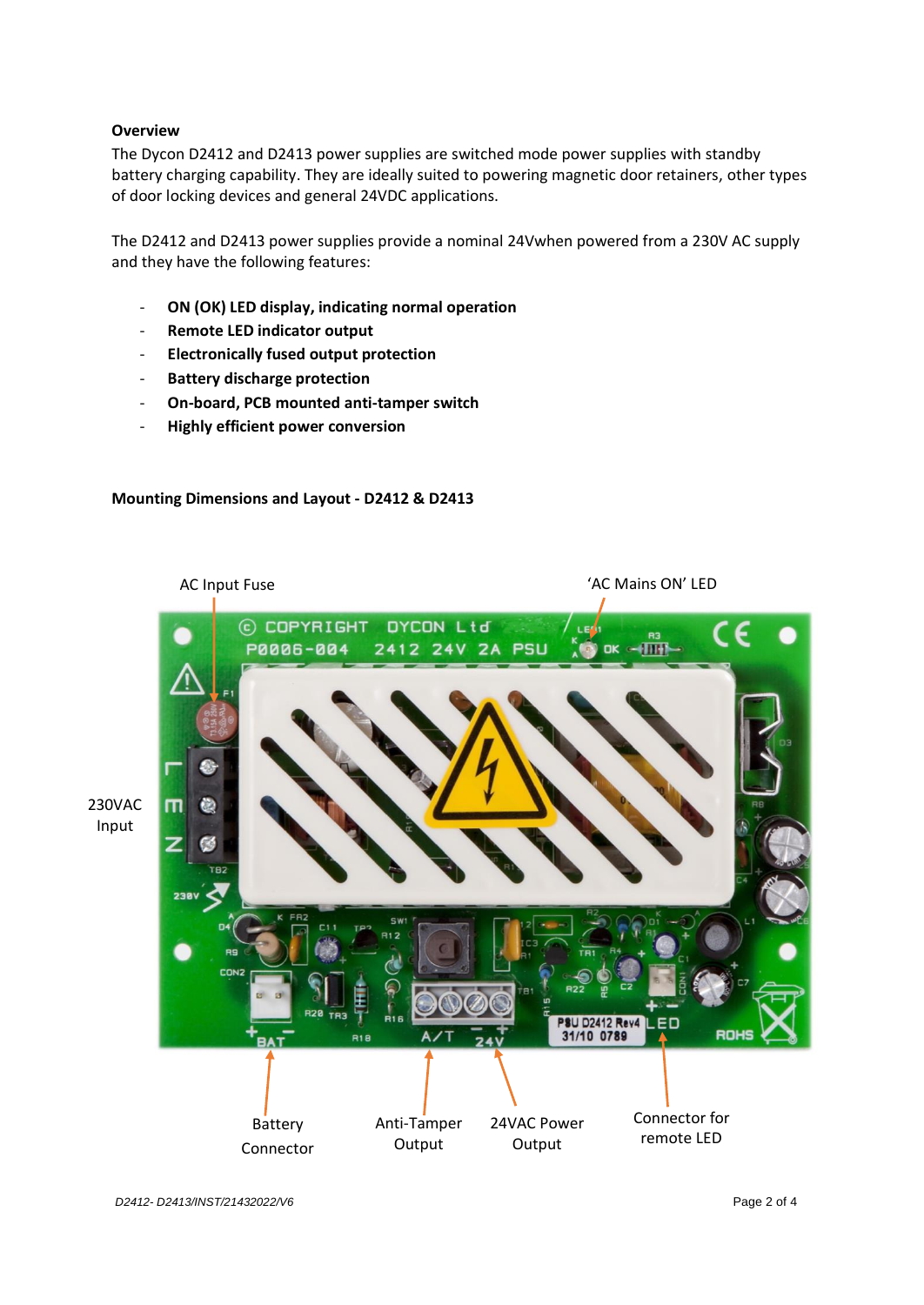#### **Installation**

Mount the metal housing onto the wall or secure the PCB module to an appropriate housing Connect the Live, Earth and Neutral terminals to an un-switched fused spur. Connect the 24v power output to the system. Switch on the AC supply and confirm that the '**AC Mains ON'** green LED is lit.

#### **External Power Supply (AC Supply)**

The power supply has a three-way terminal block for Live, Earth and Neutral connections. When supplied boxed, earth is connected to the metal enclosure and the lid earthed with a flying push-fit lead.

#### **24VDC Power Output**

Terminal blocks are provided to connect to the system. The output is floating and can be referenced to earth if required. The output is short circuit and overload electronically protected and is suitable for switching highly inductive loads. The output is controlled by the ON/OFF input (see above).

#### **AC Mains ON LED**

The 'AC Mains ON' LED will indicate if the Mains voltage is present.

#### **Auxiliary Power Supply (Batteries)**

The D2412 and D2413 units are compatible with 2.1Ah, 7 or 8AH and 17Ah Sealed 12VDC VRLA (Lead Acid or Gel) batteries which should be connected to the "BATT" terminals. If two 12VDC batteries are used, they must be connected in series using the link cable provided .

#### **Battery Protection**

The batteries and electronic circuitry are protected against reverse polarity connection by a self-resetting electronic fuse.

#### **Maintenance**

There are no serviceable parts. No maintenance is required other than routine periodic testing. **Please note that high voltage is present under the cage – handle with care. Do NOT touch. Do NOT remove the cage.**